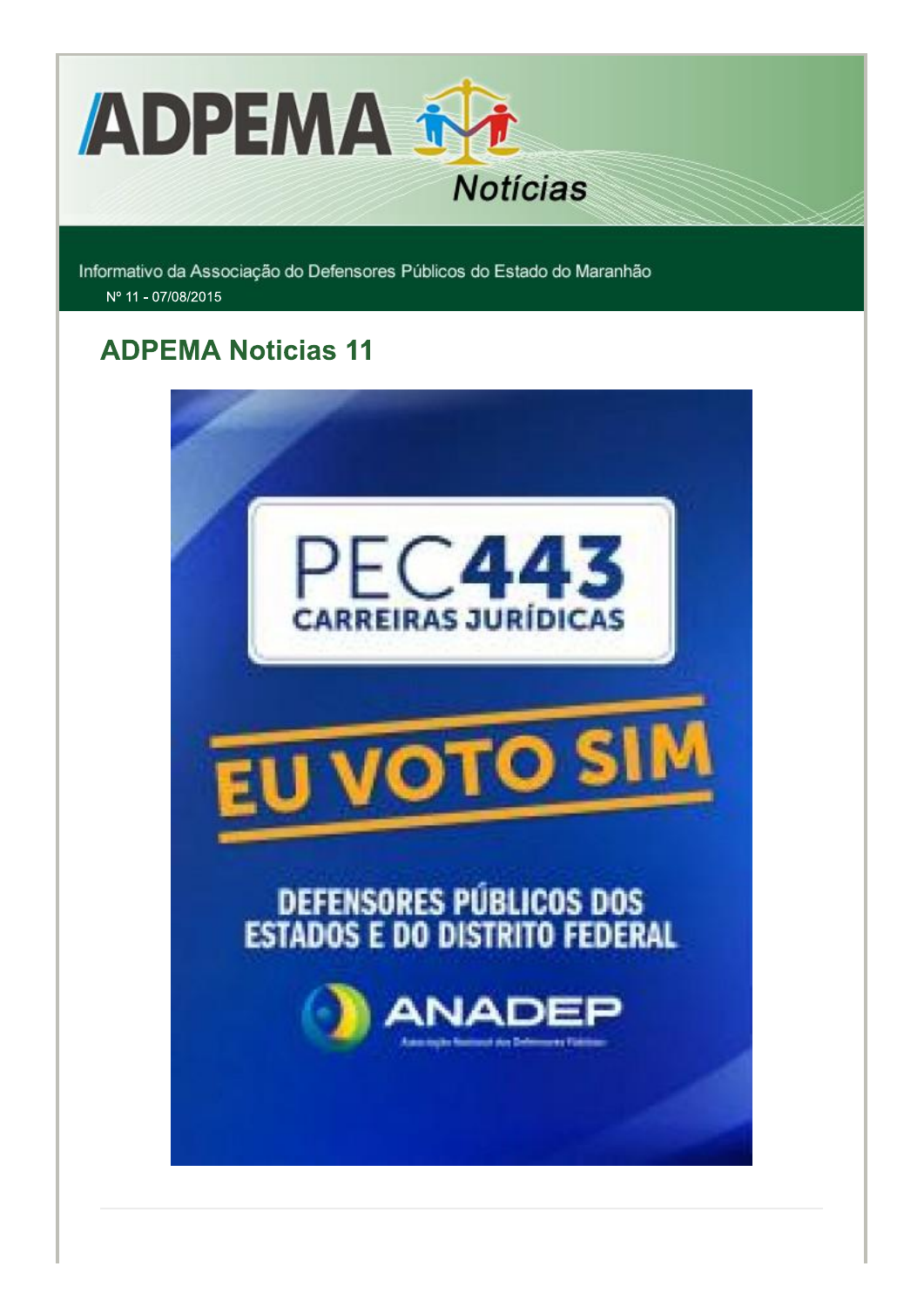#### 07/08/2015 - Diretoria da ADPEMA sorteia associados a participarem do XII CONADEP

Ina Nunes Parente Cosmo Sobral da Silva Lucas Henrique Leite e Cruz Fabio de Souza Barreto Juliano José Sousa dos Anjos Cristiane Silva Marques Francisco das Chagas Barbosa e Silva

A Diretoria da Associação dos Defensores Públicos do Estado do Maranhão (ADPEMA) realizou na tarde desta sexta-feira (07) em sua sede, o sorteio de 10 defensores públicos associados que terão a inscrição custeada pela ADPEMA para participar do XII Congresso Nacional de Defensores Públicos (CONADEP) que ocorrerá entre os dias 4 a 7 de novembro na cidade de Curitiba (PR).

Os contemplados foram Mariana Nunes Parente, Cosmo Sobral da Silva, Thiago Josino Carrilho, Renan Barros dos Reis, Vinicius Carvalho Goulart dos Reis, Lucas Henrique Leite e Cruz, Fábio de Souza Barreto, Juliano José Sousa dos Anjos, Cristiane Silva Margues e Francisco das Chagas Barbosa e Silva.

Os sorteados são defensores associados adimplentes com as contribuições associativas e que manifestarem interesse em participar do Congresso. Em breve, a ADPEMA dará as orientações para a realização da inscrição pelo associado.

Em caso de desistência, o associado deve mandar um e-mail para secretaria@adpema.com.br para que haja novo sorteio de sua vaga.

#### Saiba mais sobre o XII Conadep

Sob o tema "Defensoria como Metagarantia: transformando promessas constitucionais em efetividade", o evento será realizado na Faculdade de Direito da Universidade Positivo do Paraná, em Curitiba. A ideia é reunir defensores públicos, juristas, estudantes e representantes da sociedade civil neste que é o maior evento da Defensoria Pública nacional. O Congresso deve ainda oportunizar o debate dos principais temas relacionados à Instituição e o papel do defensor público na sociedade.

Para se inscrever no XII Congresso Nacional dos Defensores Públicos, acesse: http://congressoanadep.com/

06/08/2015 - Câmara aprova, em primeiro turno, a PEC 443/09, com inclusão da Defensoria Pública em seu texto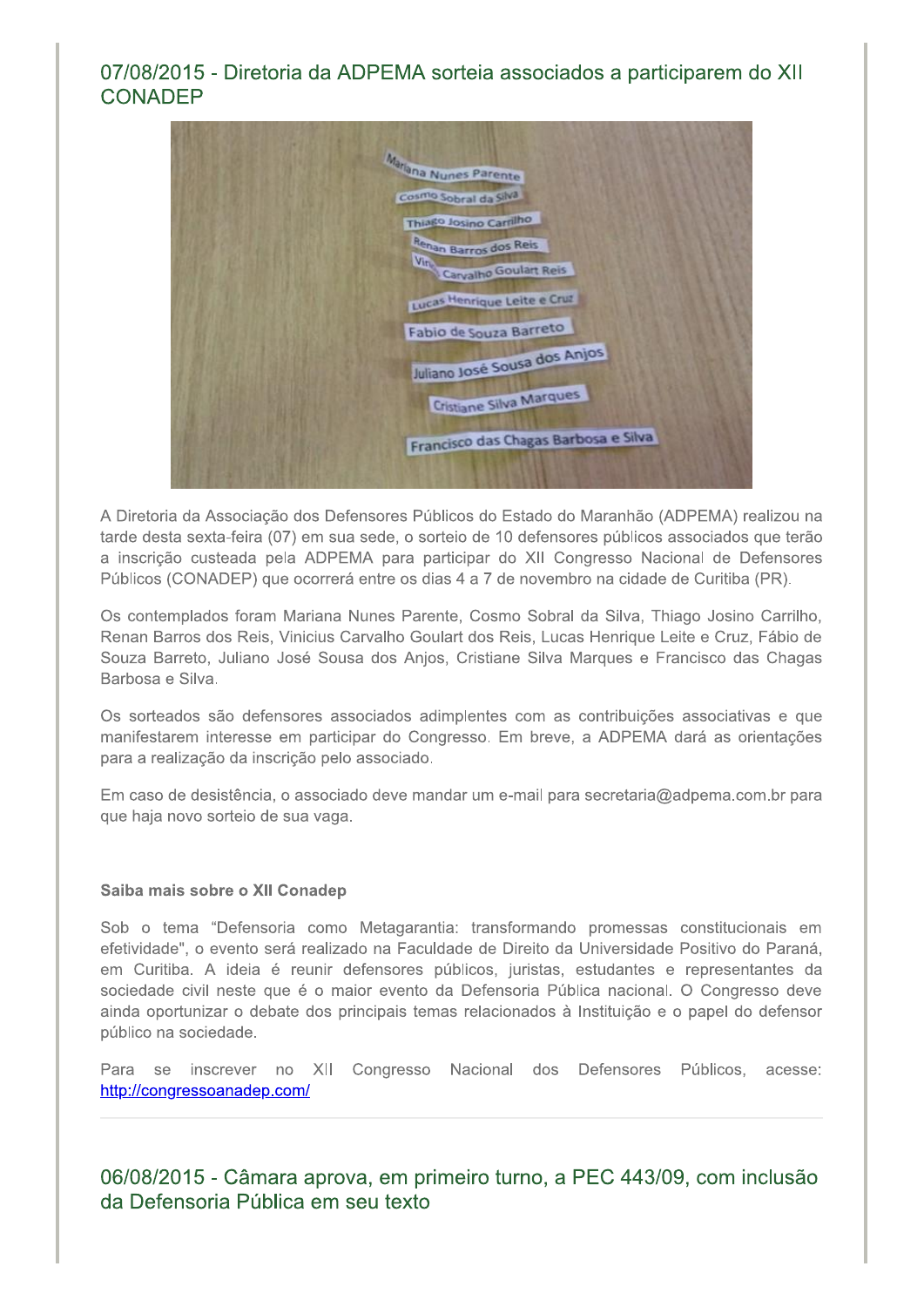Depois de mais de 10 horas no Plenário da Câmara dos Deputados e uma grande mobilização entre os parlamentares, a diretoria da ANADEP conseguiu incluir as Defensoria Públicas na Proposta de Emenda à Constituição 443/2009. O Plenário da Câmara aprovou em primeiro turno, na madrugada desta quinta-feira (6), o texto-base da PEC que vincula salários da Advocacia-Geral da União (AGU), das carreiras de delegado da Polícia Federal, de delegado de Polícia Civil dos estados e do Distrito Federal, defensores públicos dos estados e do Distrito Federal e dos procuradores municipais, a 90,25% do subsídio dos ministros do Supremo Tribunal Federal (STF).

Foram 445 votos a favor e 16 contra o texto da comissão especial que analisou a proposta substitutivo à PEC 443/09, apresentada pelo deputado Bonifácio de Andrada (PSDB/MG). A análise dos destaques ou demais emendas oferecidas ao texto ocorrerá na próxima terça-feira (11).

Segundo o presidente da ANADEP, Joaquim Neto, a união da categoria neste momento é fundamental. "Na assembleia geral extraordinária da ANADEP vamos discutir as principais estratégias de mobilização para acompanharmos a votação dos destaques e o segundo turno de votação da matéria. Temos que ficar atentos, pois a aprovação da PEC 443 é indispensável ao equilíbrio do Sistema de Justiça, sendo essencial que todas as Funções Essenciais à Justiça sejam por ela contempladas", destacou o presidente da Associação Nacional.

A ANADEP publicou no início da semana uma nota conjunta com a ANAPE que considerava a contemplação dos Procuradores e Defensores dos Estados e do DF na PEC 443 como insignificante impacto financeiro, uma vez que, na grande maioria dos entes federados, Procuradores e Defensores já percebem remuneração compatível com aquela trazida pela Proposta de Emenda.

Fonte: ASCOM/ANADEP

#### 06/08/2015 - DPE obtém tutela antecipada que garante inscrições para Curso de Formação de Oficiais da UEMA

A pedido da Defensoria Pública do Estado (DPE/MA), a Justica Estadual determinou, pelo segundo ano consecutivo, o afastamento de requisitos considerados abusivos que limitam a inscrição de vários candidatos que desejam prestar o vestibular do Curso de Formação de Oficiais (CFO) da Universidade Estadual do Maranhão (Uema). A Ação Civil Pública (ACP), assinada pela defensora pública e associada ADPEMA Kamila Barbosa Damasceno, titularizada no Núcleo de Atendimento Cível, foi deferida pelo juiz da Vara de Interesses Difusos e Coletivos, Clésio Coelho Cunha, que considerou tais exigências inconstitucionais, ilegais e não razoáveis.

A defensora Kamila defendeu, em seus argumentos, que os requisitos dispostos no edital do certame fere a Constituição Federal. "O indeferimento do pedido de inscrição pelo simples fato de ter o candidato mais de 28 anos e possuir a altura exigida, possuir sinais adquiridos, como perfuração na orelha ou tatuagem e, também, não possuir carteira de motorista, é uma forma inaceitável de discriminação, já que a Constituição visa promover o bem estar de todos, sem preconceitos de origem, raça, sexo, cor, e, neste caso, idade, ou qualquer outra forma de discriminação", pontuou.

Até o próximo dia 17 de agosto, os candidatos civis na faixa etária de 28 a 35 anos poderão se inscrever, normalmente, no processo seletivo para os cursos de formação de oficiais da Polícia Militar do Maranhão (PMMA) e do Corpo de Bombeiros do Maranhão (CBMMA), concorrendo a uma das vagas. Outra solicitação atendida pelo Poder Judiciário, segundo a defensora pública Luciana Lima, diz respeito ao limite de altura definido em edital. Os candidatos do sexo feminino, que possuam menos de 1,60m, e do sexo masculino, com menos de 1,65 m, estão aptos à inscrição no processo seletivo.

O juiz autorizou, ainda, que seja efetuada a inscrição dos candidatos que não possuem Carteira Nacional de Habilitação e que no caso dos candidatos militares, integrantes da PM, o limite de idade será de 35 anos, como previsto no parágrafo único do artigo 12 da Lei nº 8.911/08.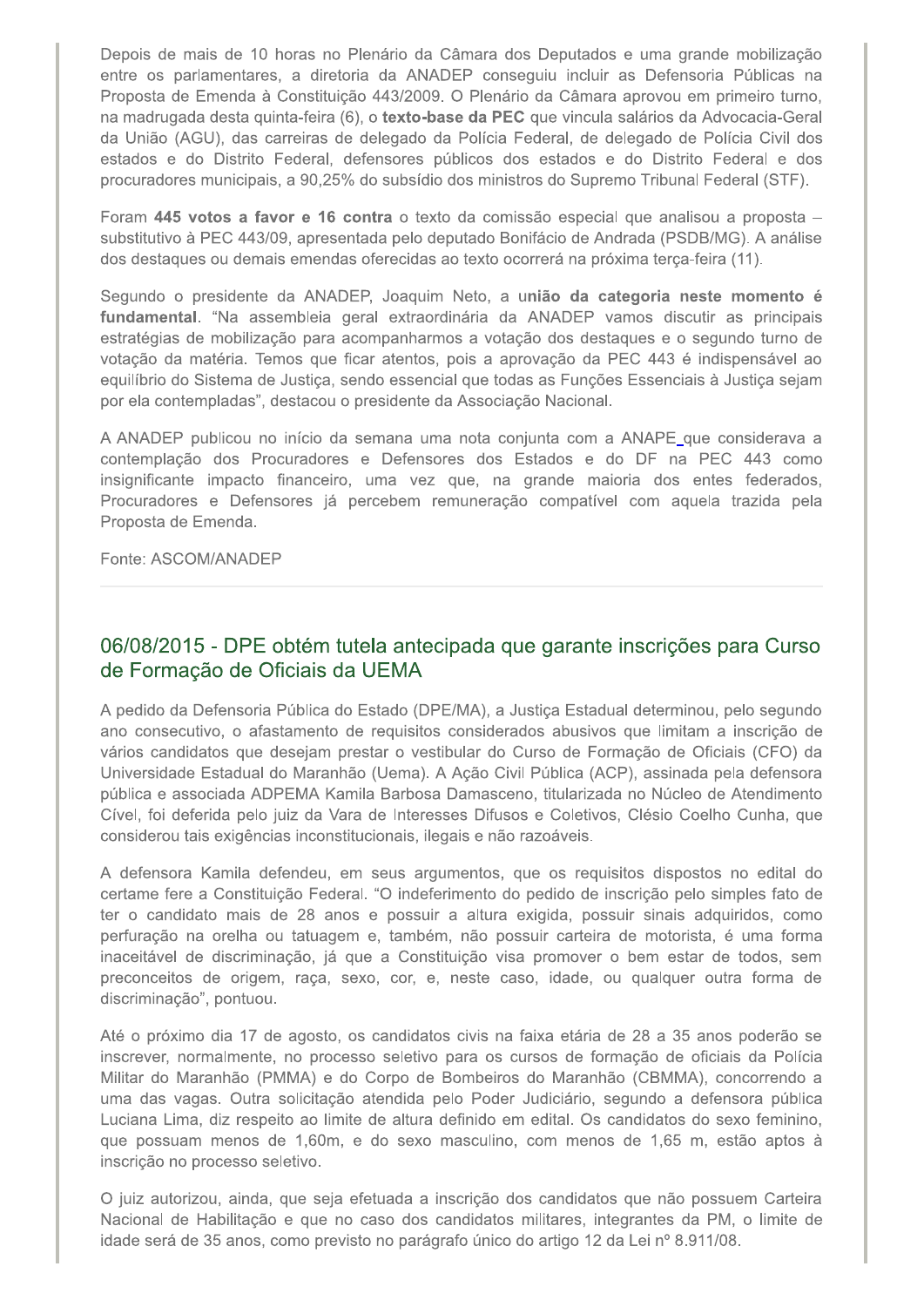#### 05/08/2015 - ADPEMA realiza 1º Torneio de Futebol entre Defensores Públicos e Adolescentes que cumprem medidas socioeducativas



A Associação dos Defensores Públicos do Estado do Maranhão (ADPEMA) realizará neste sábado (08) o 1º Torneio de Futebol entre Defensores Públicos e Adolescentes internos. A ideia, aprovada na última reunião da diretoria, partiu do Defensor Público e integrante da Comissão de Esportes, Cleuber Monteiro, e tem como objetivo chamar a atenção da sociedade para uma discussão sobre a redução da maioridade penal.

A ADPEMA se reuniu com a equipe da FUNAC na tarde de ontem (03) a fim de buscar a parceria entre as entidades. Estiveram presentes na reunião a presidente da ADPEMA, Clarice Viana Binda; o Defensor Público Cleuber Monteiro; a Diretora técnica da FUNAC, Lúcia das Mercês, representando a Presidente, Elisângela Correia Cardoso, e a chefe de gabinete, Rita Oliveira. A diretora técnica da FUNAC, Lúcia das Mercês, destacou a sua imensa satisfação em colaborar para execução deste torneio que contará com a participação de Defensores Públicos e ainda coincidirá com a programação Dia dos Pais na unidade de internação do Canaã, local da realização dos jogos.

A Presidente da ADPEMA, Clarice Binda, ressalta a importância deste evento para uma conscientização da PEC 171/1993. "Este torneio é uma forma lúdica de chamar atenção a questão de que a responsabilização de adolescentes em conflito com a lei já existe e que a redução da maioridade não é a solução para o problema da criminalidade. O que devemos é aprofundar debate sobre como as medidas socioeducativas estão sendo cumpridas, se estão inseridas numa política de educação, esportes, cursos profissionalizantes, entre outros", ressalta.

O jogo acontecerá no próximo sábado, dia 08 de agosto, às 9 horas na Unidade de Medida Provisória Canaã localizada na Rua 93, s/n, bairro Vinhais. Servidores, estagiários e convidados poderão prestigiar este animado evento que se encerrará com um lanche a todos os presentes.

#### 04/08/2015 - XII Congresso Nacional de Defensores Públicos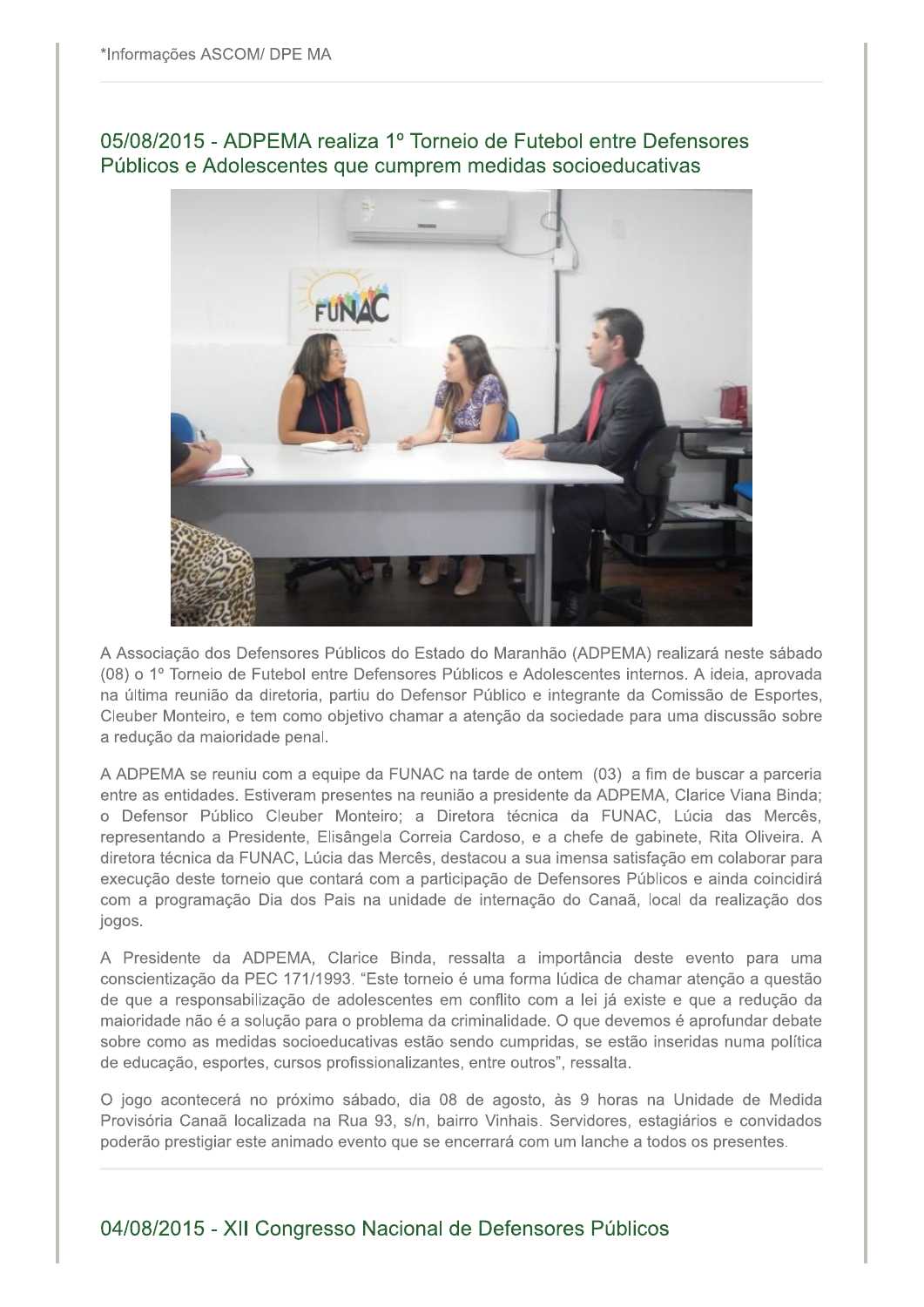

De 4 a 7 de novembro, a ANADEP, em parceria com a Associação dos Defensores Públicos do Paraná, promoverá o XII Congresso Nacional de Defensores Públicos. Sob o tema "Defensoria como Metagarantia: transformando promessas constitucionais em efetividade", o evento será realizado na Faculdade de Direito da Universidade Positivo do Paraná, em Curitiba. A ideia é reunir defensores públicos, juristas, estudantes e representantes da sociedade civil neste que é o maior evento da Defensoria Pública nacional. O Congresso deve ainda oportunizar o debate dos principais temas relacionados à Instituição e o papel do defensor público na sociedade. Na programação estão previstas palestras e painéis com defensores públicos e especialistas renomados.

O Congresso será em uma cidade com forte sotaque e diversidade cultural: Curitiba, a capital do estado do Paraná, na região Sul do Brasil. Além de suas belezas naturais, traz várias opções para os visitantes que estão em busca de admirar esta bela cidade.

A Capital possui uma linha de ônibus de turismo com dois andares que percorre os principais pontos da cidade, como a Rua das Flores que é palco de artistas, músicos, pintores, palhaços e até "homens estátua".

Em Curitiba, você também pode conhecer o 1º prédio giratório do mundo. Localizado no bairro Ecoville, o Suíte Vollard tem 11 apartamentos e todos os andares são de forma circular. Suas unidades giram 360 graus. Com um simples comando de voz é possível acompanhar a movimentação do sol, do nascente ao poente, ou simplesmente mudar a paisagem externa dos ambientes do apartamento. Todos os andares giram de forma independente entre si, incluindo a plataforma de giro, o teto e as paredes. A percepção visual de movimento é visível aos ocupantes do apartamento bem como as pessoas que observam a residência no exterior dela.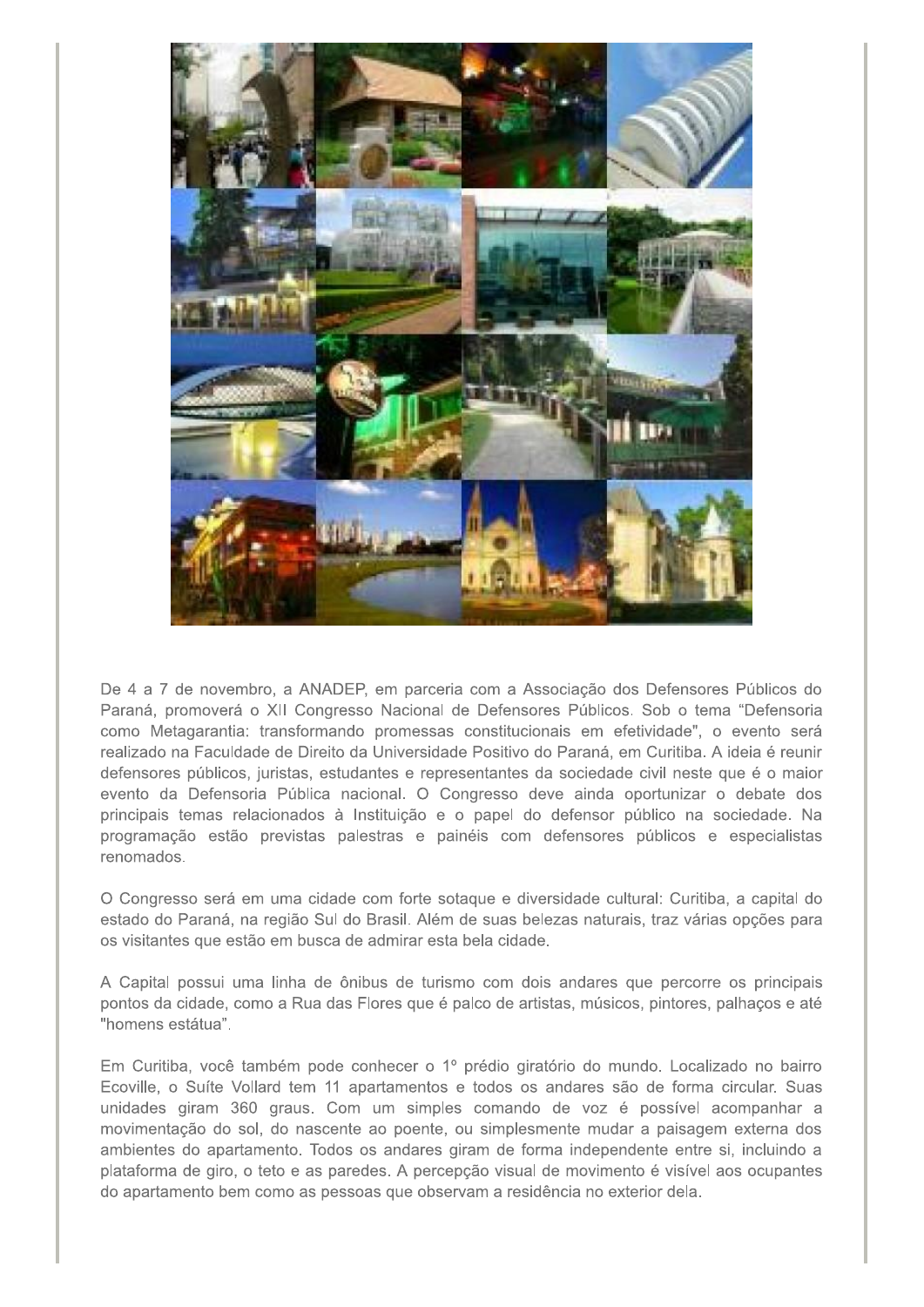Se no percorrer dos passeios bater aquela sede e fome, é normal pedir uma bera para se refrescar. Mas calma, não é nenhum drink novo, é o nome que eles usam para pedir uma cerveja. E, se um vendedor de cachorro-quente te perguntar se você quer com duas vinas, não se assuste! Lá esse nome é dado para as salsichas! Um lugar bacana para saborear essas delícias é no Mercado Municipal. Além da variedade de alimentos, você se surpreenderá com as enormes placas penduradas no teto com trechos de escritores paranaenses, como Paulo Lemninski e Hele Kolody.

Na cidade, você pode conhecer um dos 20 museus mais bonitos do mundo! O museu Oscar Nirmeyer (MON), situado no Centro Cívico de Curitiba, próximo ao Bosque do Papa, atrai turistas pelo planejamento e design inovador. Logo na entrada, é visto um chamativo prédio de 30 metros em formato de olho!

A Capital conta com mais de 30 parques e bosques. Não é atoa que o Paraná já venceu o prêmio de cidade mais sustentável do mundo.

Se você quiser investigar um pouco da origem de Curitiba, vale a pena visitar um de seus mais famosos parques: o Bosque do Papa. O lugar tem esse nome porque, em 1980, recebeu a visita do Papa João Paulo II. É lá que também fica o Museu de Imigração Polonesa, onde há uma reconstituição do local onde viviam os imigrantes poloneses.

Outra atração é a Casa dos Troncos, transformada posteriormente na Capela de Nossa Senhora de Czestochowa. Por fim, o bosque também oferece trilha ecológica, ciclovia, palco, uma loja de artesanato e uma casa de chá. O Memorial da Imigração Polonesa, em Curitiba, está instalado nas clareiras do Bosque.

Tem também o famoso cartão postal de Curitiba: o Jardim Botânico. Este chama a atenção devido à beleza dos gramados e à arquitetura em estufa, marcada por três abóbadas e inspirada em um palácio de cristal londrino do século XIX. Dentro do espaço fica o Museu Botânico de Curitiba que possui um herbário de 310 mil espécies. No Jardim há um bosque de araucárias, um lago, quadras esportivas e um velódromo. Com 458 metros quadrados, a estufa de ferro e vidro, inspirada no Palácio de Cristal de Londres, abriga em seu interior, exemplares vegetais característicos das regiões tropicais. Emoldura a estufa um imenso jardim em estilo francês com seus canteiros geométricos. Também fazem parte da paisagem chafarizes e a escultura intitulada "Amor Materno" do artista João Zaco.

A mais nova atração dentro do Jardim Botânico, é o Jardim das Sensações inaugurado em 2008, tem por objetivo despertar, sem o uso da visão, os sentidos do olfato e do tato. O local possui 200 metros de extensão de trilha com corrimão onde plantas identificadas, inclusive em braile, possibilitam que o visitante em seu percurso tenha contato com as texturas, formas e aromas destas plantas. O percurso poderá ser feito com os olhos vendados com vendas descartáveis fornecidas na entrada do próprio local.

Inscreva-se no XII Congresso dos Defensores Públicos e leve na bagagem o turismo de Curitiba! Para mais informações acesse o site: http://congressoanadep.com \*Informações ASCOM/ANADEP

#### 04/08/2015 - NOTA CONJUNTA - PEC 443/09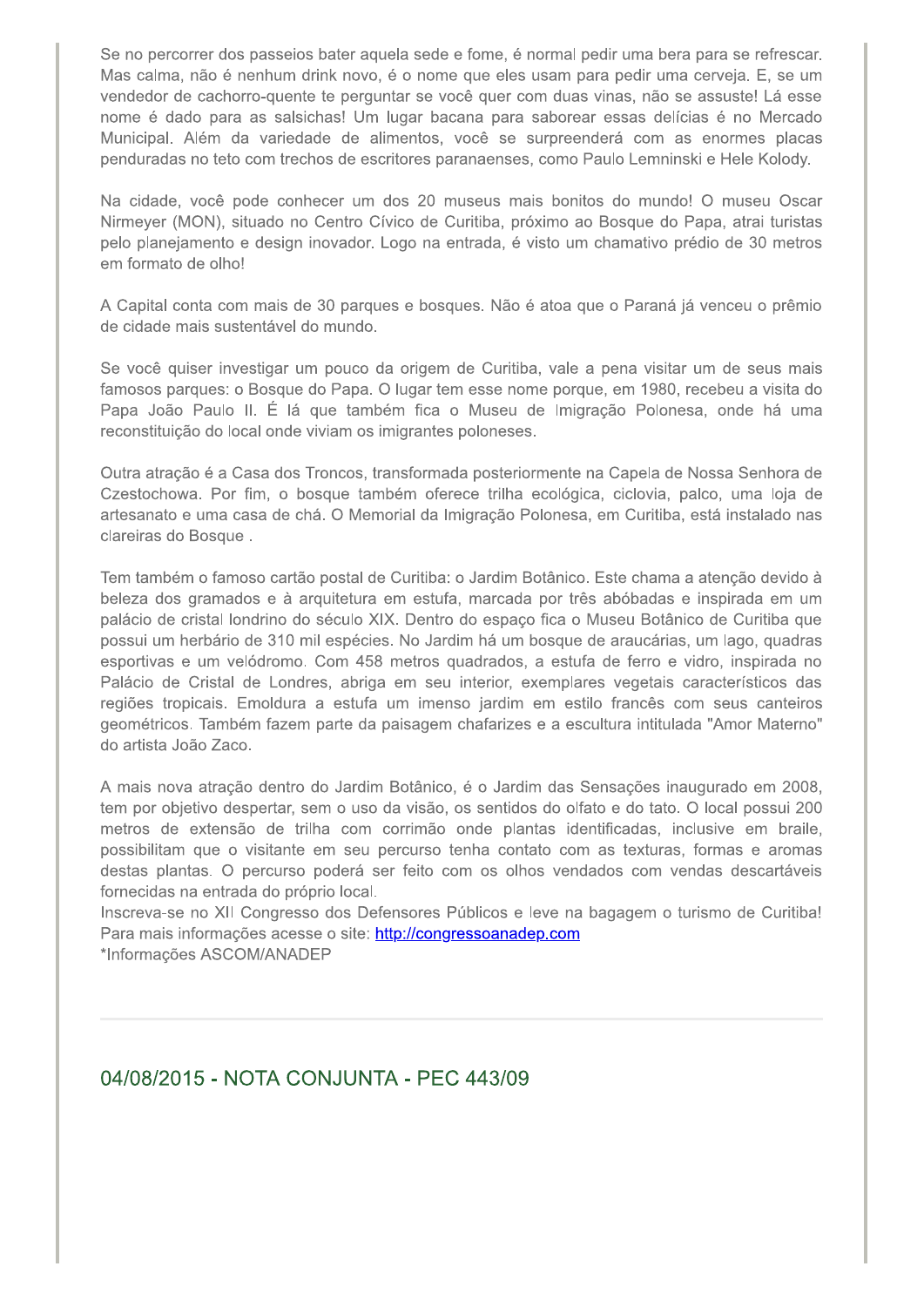

A Associação Nacional dos Defensores Públicos - ANADEP e a Associação Nacional dos Procuradores dos Estados e do Distrito Federal - ANAPE, vêm a público divulgar a presente NOTA CONJUNTA sobre a Proposta de Emenda à Constituição 443/09, que fixa parâmetros remuneratórios para a Advocacia-Geral da União, as Procuradorias dos Estados e do Distrito Federal, os Defensores Públicos da União, dos Estados e do Distrito Federal, os Delegados das Polícias Federal e Civil e Procuradores Municipais das capitais e municípios com mais de 500 mil habitantes (Redação do substitutivo da Comissão Especial).

SOCIACAO

1) A PEC 443/09 têm sua gênese na Advocacia Pública do Estado de Minas Gerais, sendo de autoria do Deputado Bonifácio de Andrada (MG), tanto que, na sua ementa original, fixa parâmetros para a remuneração dos advogados públicos;

2) Trata-se de proposta que objetiva fixar o parâmetro da remuneração de todas as Funções Essenciais à Justiça, equalizando o tratamento remuneratório entre Defensoria Pública dos Estados e do DF, Advocacia Pública dos Estados, do DF e da União e os demais agentes estatais integrantes do Sistema de Justiça (Ministério Público e Magistratura);

3) A Proposta de Emenda à Constituição, considerados os Procuradores e Defensores dos Estados e do DF, não importa em significante impacto financeiro, uma vez que, na grande maioria dos entes federados, Procuradores e Defensores já percebem remuneração compatível com aquela trazida pela Proposta de Emenda;

4) E, nos entes federados onde tal remuneração ainda não atingiu o patamar fixado na PEC, o impacto será mínimo, considerando (i) a diferença remuneratória entre o que é atualmente pago e o que será devido e (ii) o número de agentes alcançados pela PEC;

5) Por fim, as entidades signatárias afirmam ser a PEC medida indispensável ao equilíbrio do Sistema de Justiça, sendo essencial que todas as Funções Essenciais à Justiça sejam por ela contempladas, sob pena de se perpetrar a injustica e o deseguilíbrio remuneratório de tal sistema.

Brasília, 04 de agosto de 2015.

Joaquim Neto

Marcello Terto

Presidente da ANADEP

Presidente da ANAPE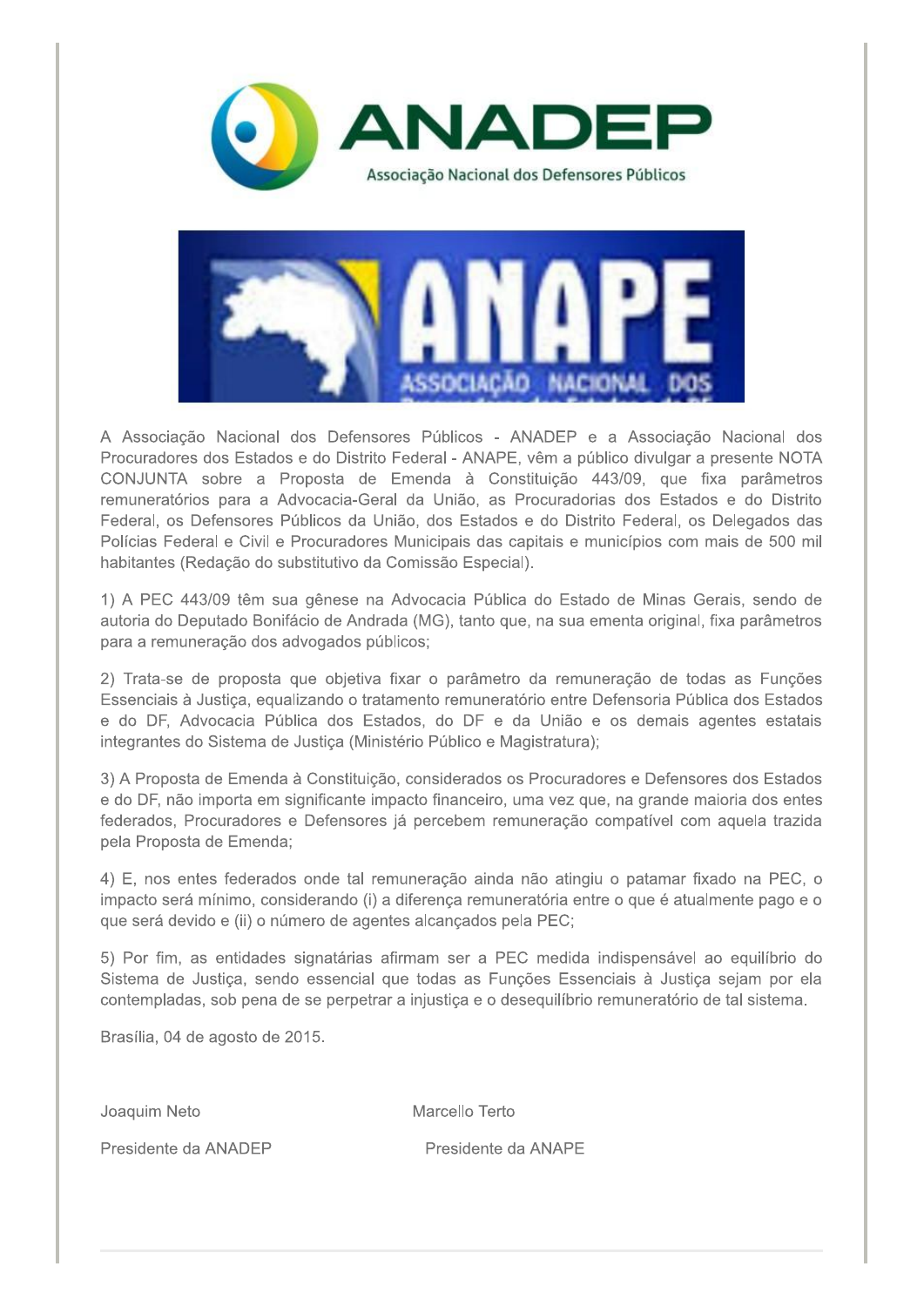# **PEC 443 CARREIRAS JURÍDICAS.**

Pelo fim do tratamento diferenciado entre as carreiras jurídicas.

## **EU VOTO SIM!**

#### Prezados,

A PEC 443/2009, do deputado Bonifácio de Andrada (PSDB/MG), será analisada Plenário da Câmara dos Deputados nesta terça-feira (4). A PEC 443 fixa parâmetros remuneratórios para a Advocacia-Geral da União, Procuradorias dos Estados e do Distrito Federal, Defensores Públicos da União, dos Estados e do Distrito Federal, Delegados das Polícias Federal e Civil e Procuradores Municipais das capitais e municípios com mais de 500 mil habitantes (Redação do substitutivo de Comissão Especial). Ou seja, a proposta garante tratamento igualitário entre as carreiras jurídicas.

Neste sentido, a ANADEP solicita apoio de todos os defensores públicos do país para uma ação urgente de mobilização para que a matéria seja aprovada. Nesta semana, o presidente da ANADEP, Joaquim Neto, ao lado das vice-presidentes Marta Zanchi, Thaísa Oliveira, da diretora para assuntos legislativos, Clarice Binda, e do coordenador da região sul, Ronaldo Francisco, estará em Brasília para um esforço concentrado e dessa forma dialogar com o maior número possível de parlamentares e líderes de bancada para falar sobre a importância do projeto.

Como ajudar:

1. Envie um email ao deputado de seu estado pedindo a aprovação do projeto. (Lista de emails em anexo):

2. Compartilhe a Ação e convide seus amigos e amigas a fazerem o mesmo no Facebook. (Arte em anexo);

3. Envie um tweet para os deputados de seu estado pedindo apoio na aprovação da PEC 443. (Listas por partido em anexo);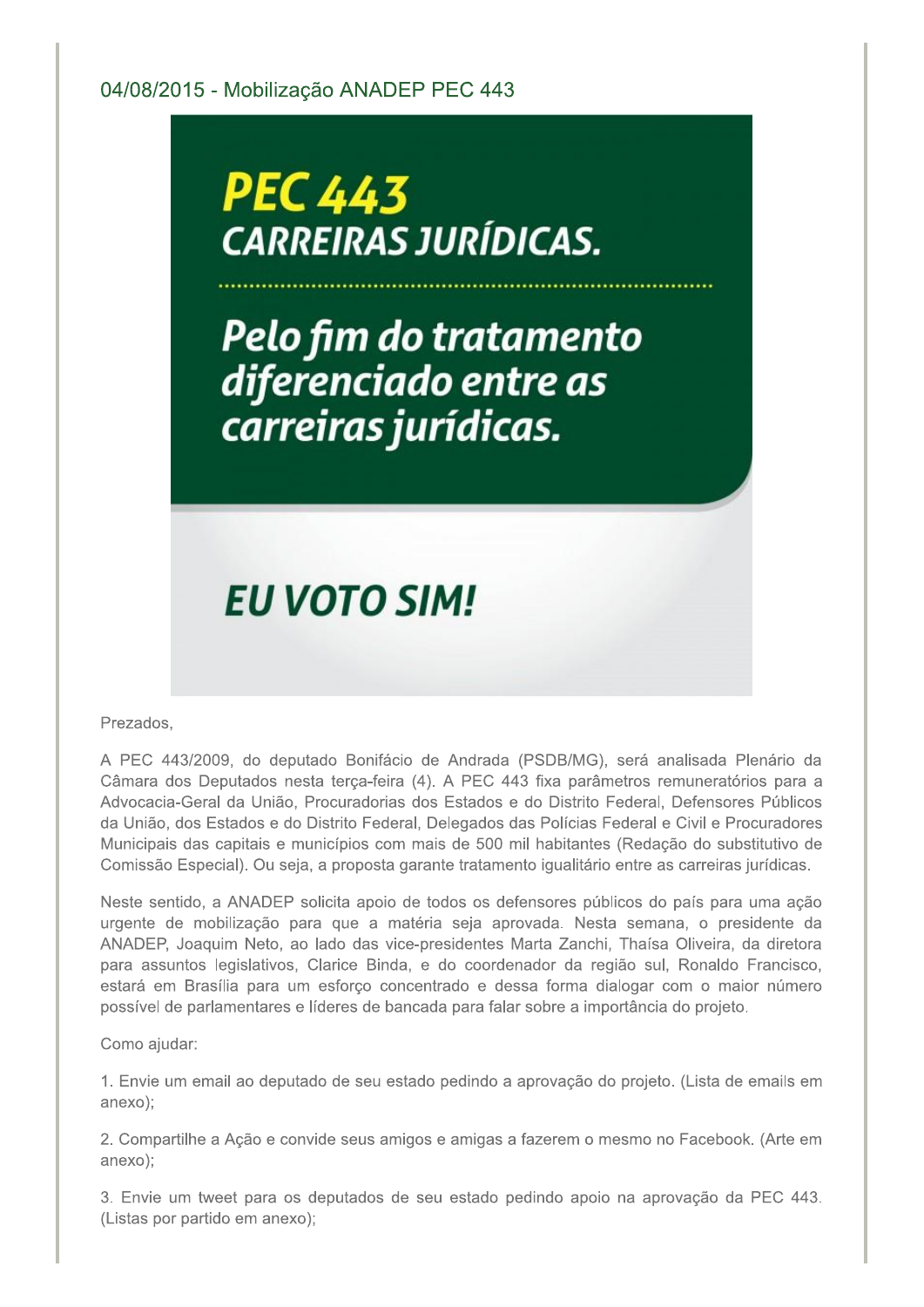Exemplo: @deputado pelo fim do tratamento diferenciado entre as carreiras jurídicas. Eu voto SIM ?#DefensoriaSim?

4. Envie um tweet para o Presidente da Câmara dos Deputados, Eduardo Cunha, pedindo apoio na aprovação da PEC 443.

#### 03/08/2015 - DEFENSORIA PÚBLICA ? MODO DE FAZER atinge 3.370 curtidas

#### ENTREVISTA COM O DEFENSOR ÍGOR ARRUDA – "DEFENSORIA PÚBLICA – MODO DE **FAZER**"

#### 1- Como surgiu a ideia da criação da página?

A Defensoria Pública é uma Instituição nova, cujo modo de fazer, suas discussões institucionais, autonomia, efetivação do acesso à Justica e à Cidadania, conhecimento público com notoriedade, ainda estão em fase de gestação. Percebo que muitos cidadãos ainda não conhecem a missão constitucional da Defensoria Pública; alguns nem conhecem o que é um Defensor Público e o que este faz.

A ideia surgiu como forma de divulgar o trabalho da Instituição Defensorial, condensando em uma rede social tão acessada (Facebook) artigos e textos críticos de Defensores Públicos (Estaduais, Distritais e Federais); notícias jurídico-sociais, geralmente relacionadas à Defensoria Pública; dicas de concursos públicos e dicas forenses aos concurseiros interessados nesta instigante Carreira; dicas de Português Jurídico, essencial a todo Operador do Direito; e outros temas relacionados à atuação da Defensoria Pública e de seus membros, além de mostrar as carências atuais da Instituição, como realização de concurso público para Quadro de Apoio (servidores, assistentes sociais, psicólogos, oficiais de Defensoria, Assessores, Estagiários etc.), interiorização da Defensoria, com Defensores em todas as unidades jurisdicionais, efetivação da autonomia financeiro-orcamentária etc.

O ideal maior da página é o exercício de uma atribuição institucional: a Educação em Direitos, difundindo conhecimento de cidadania, democracia, direitos humanos e do ordenamento jurídico, na medida em que, como mencionei no meu último artigo intitulado "Ecossistema e tutela conscientizadora da Defensoria Pública" (site "Justificando"), um "ordenamento jurídico respeitado pressupõe cidadão informado".

#### 2- Como avalia a importância desta página como canal de comunicação entre Defensores e futuros Defensores?

A dinâmica da preparação para os concursos públicos das Carreiras Jurídicas exige atualmente um formato específico, geralmente restrito à memorização de textos legais, de jurisprudência consolidada ou sumulada dos Tribunais Superiores e da Suprema Corte, e do entendimento da doutrina majoritária ou ligada ao perfil institucional.

A visão crítica aprofundada acaba ficando de lado para muitos concurseiros, o que pode prejudicálo futuramente quando de sua atividade funcional.

A página traz uma abordagem prática, real, além de explorar o atual formato exigido nos concursos públicos, difundindo um melhor modo de fazer uma Instituição Defensorial acessível, inovadora no Sistema de Justiça, igualitária, crítica e combativa, sempre na missão de defesa dos Necessitados, dos Vulneráveis e da Sociedade, quando da tutela coletiva.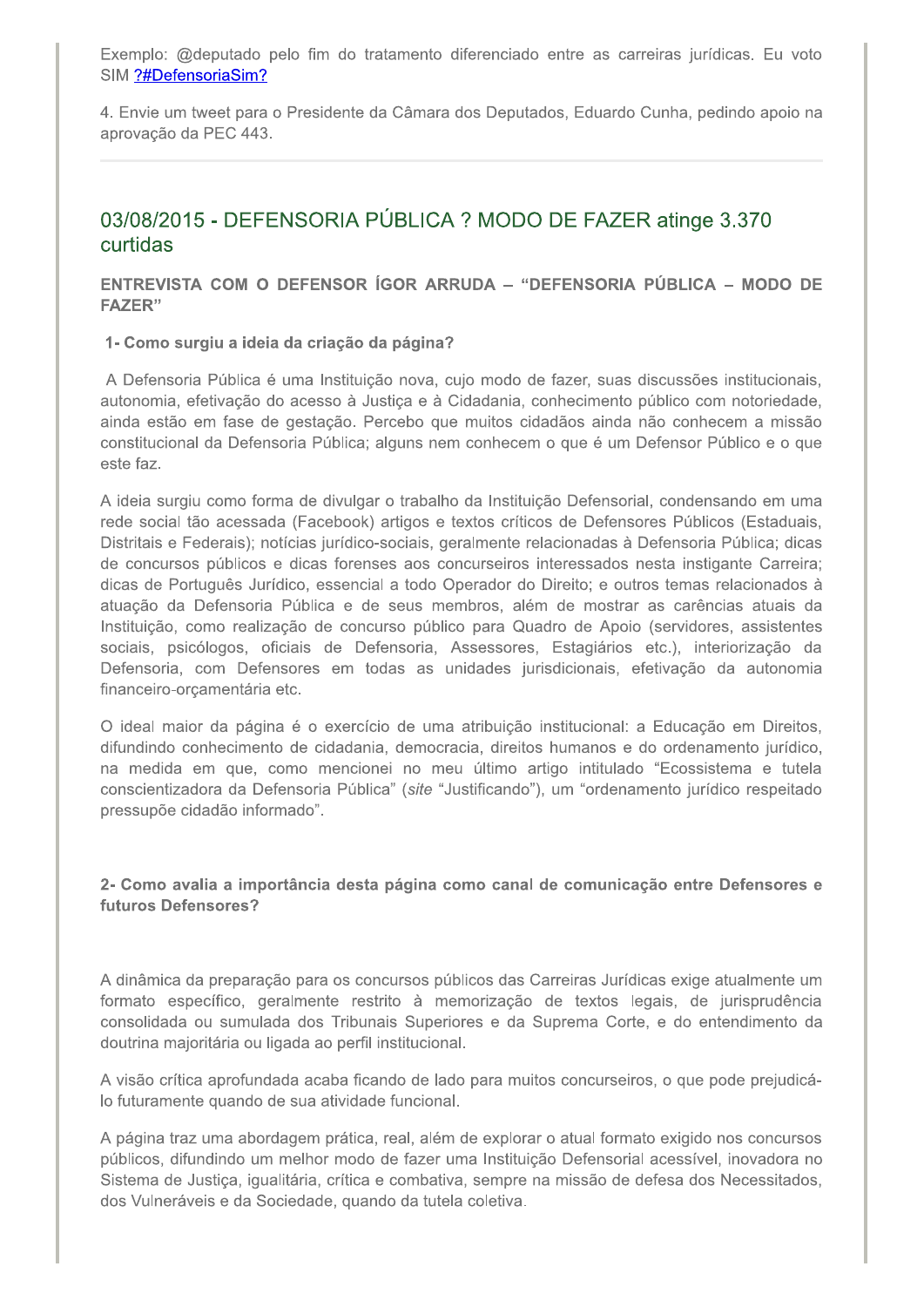Os concurseiros e futuros membros da Defensoria podem ter na página uma fonte de informações concretas, do pensamento dos atuais Defensores, dos problemas enfrentados no dia a dia forense e na difícil missão de defender os Necessitados em um país desigual, discriminatório e econômica e socialmente segregador.

3- Os artigos que são de sua autoria tem algum critério de seleção de temáticas abordadas? Os seus artigos são baseados em experiências próprias na Defensoria Pública do Maranhão  $(DPE/MA)?$ 

A grande maioria dos meus artigos é voltada ao âmbito da Defensoria Pública, mostrando suas diversas formas de atuação, seja na tutela coletiva, no âmbito cível e criminal, na fiscalização da efetivação de políticas públicas sociais, na autonomia das Funções Essenciais e Públicas à Justiça etc.

Não faço seleção temática. Todo tema que me desperta a atenção, me provoca curiosidade e já tenho um conhecimento relativamente maduro, decido por desenvolver um texto crítico. A atividade pública na Defensoria do Maranhão ajuda neste "despertar de atenção" para os problemas jurídicosociais e institucionais, facilitando a condução prática e concreta das opiniões e fundamentos.

#### 4- Como surgiu o anseio de tornar-se Defensor Público?

Defensor Público é um Agente de Transformação Social. Toda pessoa que tem "sensibilidade social" e desejo de mudança do atual estado das coisas almeja ajudar os outros, de modificar situações socialmente inaceitáveis, de colaborar com uma sociedade mais solidária e menos violadora, com um Estado mais efetivo e menos omisso.

Meu anseio de ser membro da Instituição Defensoria Pública surgiu com este propósito, de ingressar no novo, numa Instituição com real capacidade de mudança social, de efetivar garantias republicanas e concretizar desejos, sonhos e interesses de inúmeros brasileiros, muitas vezes esquecidos, quiçá invisíveis.

#### 5- Atualmente, a página alcançou a marca de 3.370 curtidas. A que se deve esse sucesso?

Estou muito contente com o avanço da página, estando ela em constante ascensão. Consegui atingir mais de 1.500 seguidores em menos de 40 (quarenta) dias de sua existência (05/05/15).

Primeiramente, a difusão social da página é mérito de seus colaboradores e incentivadores: Defensores Públicos, concurseiros, colegas de trabalho, populares, os quais são sabedores da necessidade de divulgação dos mais diversos modos de atuação da Instituição essencial à Justiça.

Em um segundo momento, as redes sociais no Brasil tem utilização das mais variadas formas, não servindo apenas para interação social "on-line" entre seus usuários, sendo bastante procurada como fonte de conhecimento, já que quase todo Órgão Público tem sua página institucional no Facebook, como Defensorias Públicas, Ministérios Públicos, TJs e TRFs, STF/STJ/TST/TSE/STM, Conselhos de Classe (CFM, CFP, CFO, CFA e outros) etc., figurando a rede social como concentração de informação e conhecimento geral.

Como a página tem um viés informativo geral e social, de direitos e deveres de todo cidadão, acaba sendo procurada por todos, Operadores do Direito, potenciais usuários da assistência jurídica da Instituição e cidadãos em geral.

**ÍGOR ARAÚJO DE ARRUDA**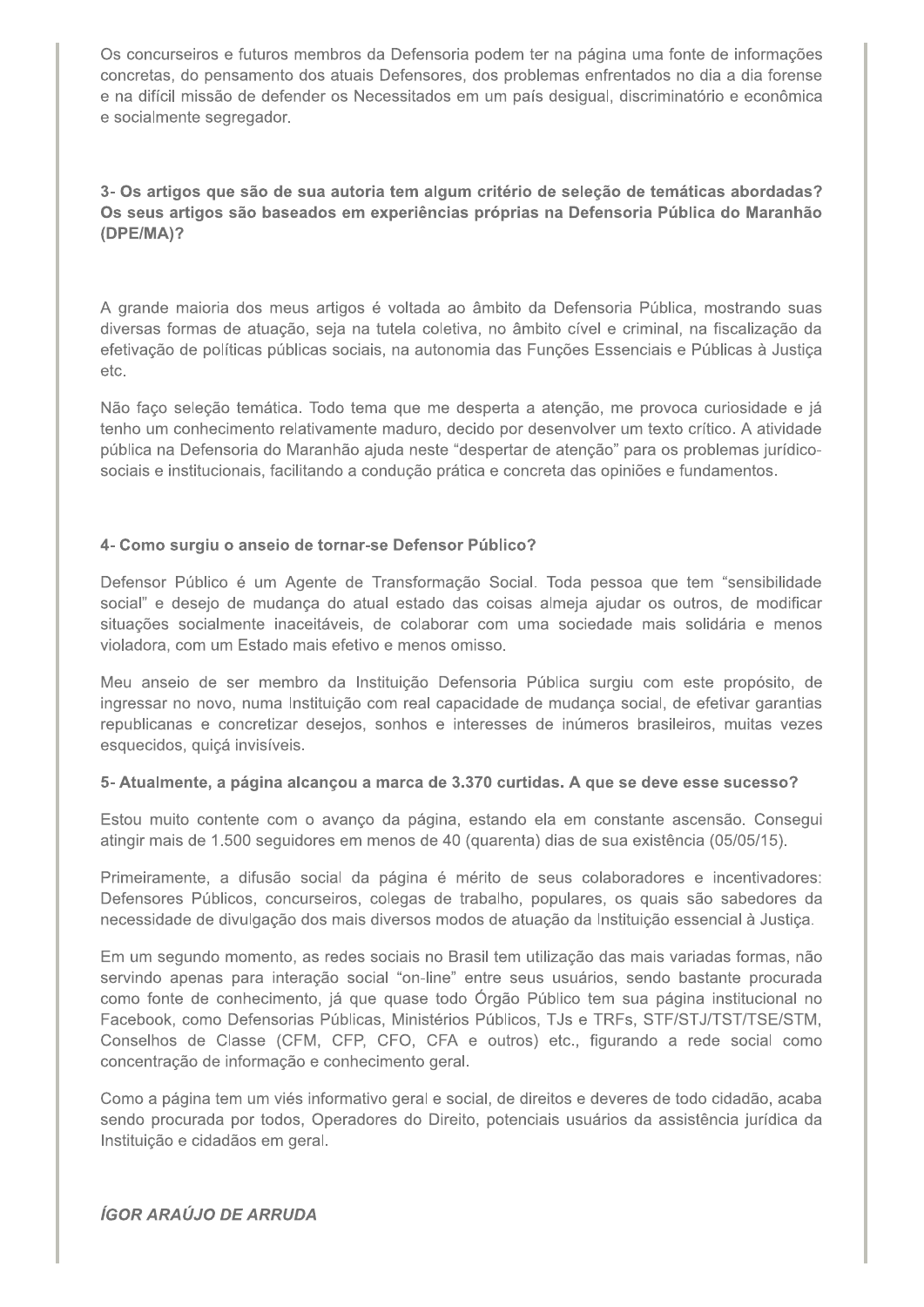I) Defensor Público na Defensoria Pública do Estado do Maranhão desde Abril/2012, aprovado no IV Concurso Público da DPE/MA (CESPE/2011-2). II) Titular no Núcleo Regional de Imperatriz/MA (NRIMP) desde Maio/2014 com atuação na Defesa Criminal, Tribunal do Júri e Defesa das Mulheres Vítimas de Violência, sobretudo Doméstica, Familiar ou com Nexo Causal Afetivo. III) Foi Titular no Núcleo Regional de Açailândia/MA (NRACAI) por 02 (dois) anos com atuação na Defesa Criminal, Tribunal do Júri, Execução Penal, Infância e Juventude Infracional e Tutela Coletiva Penal. IV) Especialista em Direito Público pela Pós-Graduação Anhanguera-Uniderp (Convênio Rede LFG). V) Aprovado Defensor Público no 2.º Concurso Público da Defensoria Pública do Estado de Pernambuco - DPE/PE (CESPE/2014-5). VI) Aprovado Defensor Público no 1.º Concurso Público da Defensoria Pública do Estado da Paraíba - DPE/PB (FCC/2014-5). VII) Nomeado Analista Judiciário (Área Judiciária) do TJ/PB em 2013, mas não tomou posse (concurso público de 2008). VIII) Aprovado Analista Jurídico da SESCOOP/PB (Processo Seletivo Público/2010 do Instituto Mais). IX) Membro da Comissão Especial da LC n. 80/94 (LONDP) da Associação Nacional dos Defensores Públicos (ANADEP). X) Foi Advogado Privado no Estado da Paraíba. XI) Ex-Membro da Comissão de Direitos Difusos e Relações de Consumo da OAB/PB. XII) Autor de Artigos Jurídicos publicados em Revistas Eletrônicas. XIII) Criador da página-comunidade do Facebook "Defensoria Pública - Modo de fazer" (/defensoriamodofazer).

#### 03/08/2015 - ANADEP receberá artigos para segunda edição de livro sobre Defensoria Pública

A Associação Nacional dos Defensores Públicos (ANADEP), a Associação Nacional dos Defensores Públicos Federais (ANADEF), a Articulação Justiça e Direitos Humanos- JusDH, o Colégio de Ouvidorias de Defensorias Públicas do Brasil (CODPB), Fórum Justiça (FJ), Instituto de Pesquisa Direitos e Movimentos Sociais (IPDMS), a Rede Nacional de Advogadas e Advogados Populares (RENAP) e a Rede Nacional de Assessoria Jurídica Universitária (RENAJU) lançarão a segunda edição do livro "Defensoria Pública, Assessoria Jurídica Popular e Movimentos Sociais e Populares: novos caminhos traçados na concretização do direito de acesso à justiça". A publicação tem como objetivo visibilizar e construir, em perspectiva crítica e interdisciplinar, conhecimentos e práticas em torno da atuação da Defensoria Pública junto a movimentos sociais, em parceria com a Assessoria Jurídica Popular, organizados na defesa, proteção, concretização e efetivação de direitos humanos e fundamentais no Brasil.

Interessados em colaborar com a obra terão até o dia 30 de setembro para enviar artigos via email para o endereço eletrônico secretaria@anadep.org.br, no formato .doc, com o assunto "Chamada de artigos para publicação em livro". Poderão participar: profissionais do campo jurídico (defensores/as públicos/as, advogados/as populares, professores/as, pesquisadores/as, procuradores, membros do ministério público, juízes/as, dentre outros profissionais), assistentes sociais, psicólogos, antropólogos, sociólogos, pedagogos, entre outros profissionais, estudantes de graduação e pós-graduação, assim como militantes de movimentos sociais e populares ligados ao tema geral da publicação.

Os artigos deverão ter entre 15 e 20 laudas e poderão ser escritos em coautoria, sendo permitido o máximo de três coautores(as) por artigo. Cada autor poderá submeter, no máximo, dois artigos para publicação, podendo ser selecionado até dois artigos por cada autor. Serão aceitos somente artigos inéditos, escritos em português, espanhol, francês ou inglês não publicados em livro, em revistas especializadas, sites ou na imprensa em geral.

O resultado da seleção deve ser divulgado até 10 de dezembro de 2015. A previsão de lançamento do livro é no primeiro semestre de 2016.

Acesse o edital em anexo da chamada de artigos e a primeira edição do livro. \*Informações da ASCOM/ANADEP